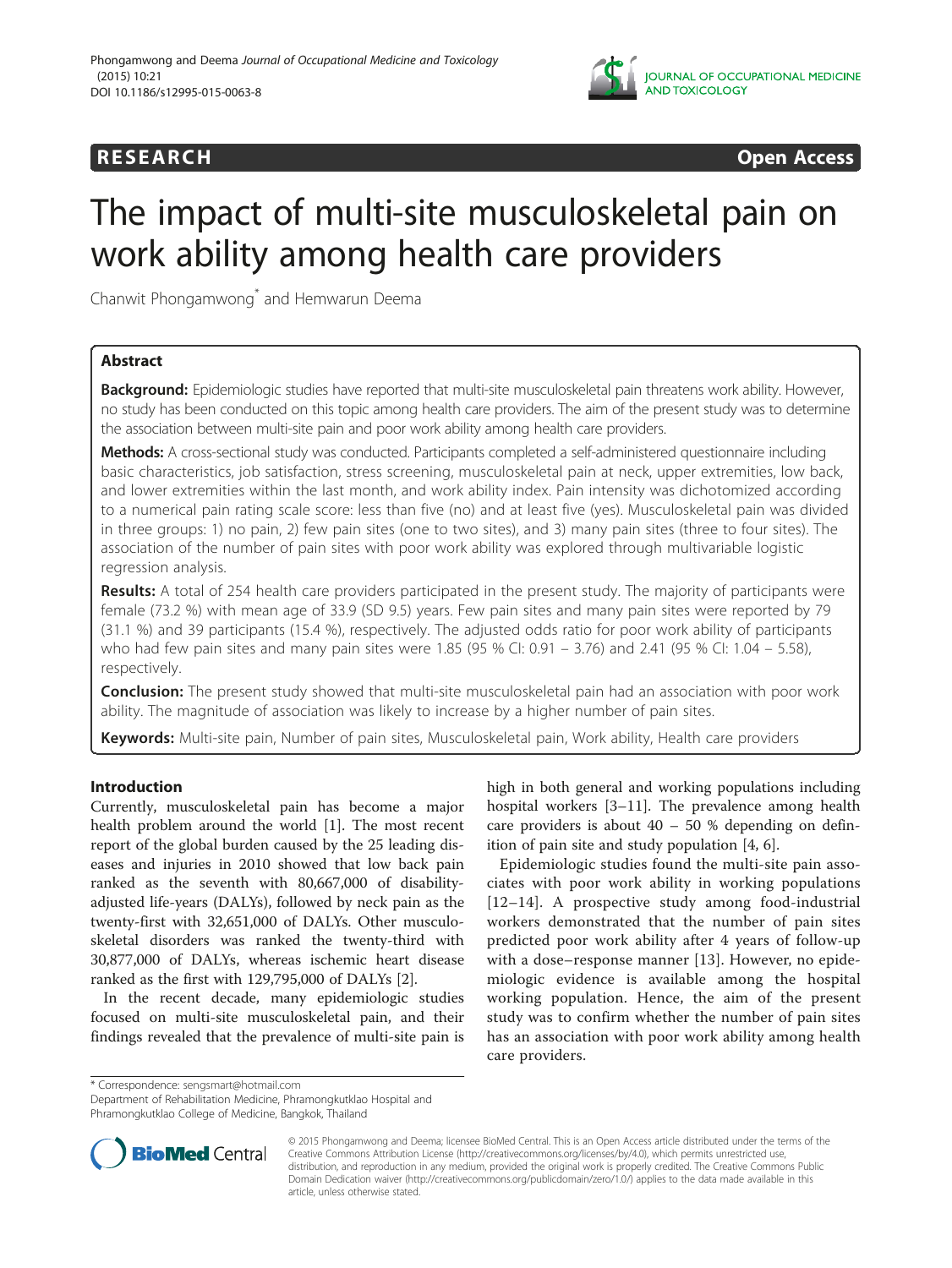# **Methods**

# Study design and participants

The present study was cross-sectional study conducted among health care providers of a tertiary hospital in Thailand between April 2014 and June 2014. The selfadministered paper questionnaires were distributed in the hospital with convenient sampling. There was no reminder to complete the questionnaires. Eligibility criteria included being a health care provider including physicians, nurses, pharmacists, dentists, medical technicians, and physical/occupational therapists who worked in the hospital at least six months, were able to communicate in Thai, and consented to participate in the present study. Retired workers, outsourced personnel, and those suffering from tumors, fracture, chronic infection or systemic and neurologic diseases were excluded. The present study protocol was approved by the Institutional Review Board, Royal Thai Army Medical Department.

# **Outcome**

The outcome in the present study was work ability assessed by the work ability index (WAI). This questionnaire was developed by the Finnish Institute of Occupational Health in the 1980s comprising seven items including current work ability compared with the lifetime best, work ability in relation to the demands of the job, number of current diseases diagnosed by a physician, estimated work impairment due to diseases, sick leave during the past year (12 months), own prognosis of work ability 2 years from now, and mental resources [[15\]](#page-3-0). All items were weighted and summed up to a total score of seven (the poorest) to 49 (the best). The present study used a short version with 14 groups of diseases in the third item (51 diseases in the original version) [\[16\]](#page-3-0). In the present study, the work ability index was dichotomized as good  $(37 – 49)$  and poor  $(7 – 36)$  [[17\]](#page-3-0).

# Exposure

The exposure in the present study was the number of pain sites assessed by self-administered paper questionnaire with a question on pain symptom in fourdifferent anatomical regions including neck, upper extremities, low back, and lower extremities within the last month. Pain at the upper and lower extremities was recorded including the right, left, or both sides [[12](#page-3-0)]. Pain intensity of each region was measured by zero (no pain) to ten (the worst pain) on a numerical pain rating scale. Each answer was dichotomized according to a numerical pain rating scale: less than five (no) and at least five (yes). Binary outcome of four-different anatomical regions was computed as the number of pain sites and categorized in three groups

including no pain (0), few pain sites  $(1 - 2$  sites), and many pain sites  $(3 - 4$  sites).

#### **Confounders**

Age, stress problem, and satisfaction in workload, payment, rest time, teamwork, and working environment were included in multivariable logistic regression analysis as confounders of the association between the number of pain sites and poor work ability [[9,](#page-3-0) [18](#page-4-0)–[21](#page-4-0)]. Age was categorized in two groups: less than 40 years and at least 40 years old. Stress problem was evaluated by a stress test (ST5) questionnarie which was developed by Department of Mental Health, Ministry of Public Health of Thailand comprising five items: sleep problem, decreased concentration, irritability, boredom, and social isolation. Each item was scored between zero and three, so its total score of ST5 questionnaire ranged from 0 to 15. Scores were dichotomized into categorical data of stress problem (No = not more than four, and Yes = more than four) [[22\]](#page-4-0). Each topic of job satisfaction was measured by a 5-level Likert scale: highly satisfied, satisfied, partially satisfied, not satisfied, or not at all satisfied. However, in statistical analysis, these data were divided into two categories of satisfaction (Satisfied = highly satisfied or satisfied, and Not satisfied = partially satisfied, not satisfied, or not at all satisfied).

# Statistical analysis

The sample size was calculated based on the results of the study conducted by Neupane et al. [[13\]](#page-3-0). Power of 80 % was selected for the Chi-square test. To detect computed effect size of 0.054 with an alpha level of 0.05, a total required sample of 222 participants was expected. Assuming a 70 % rate of response, a total of 318 participants would be required.

Logistic regression was conducted to determine the number of pain sites associated with poor work ability. The association was presented by odds ratio and its 95 % confident interval. Dummy variables were used to put number of pain sites (no pain = reference group) in the model. As potential confounders, sex  $(0 = male, 1 = female)$ , age (0 = <40 years, 1 =  $\geq$ 40), stress problem (No = 0, Yes = 1), satisfaction in workload (Satisfied = 0, Not satisfied = 1), satisfaction in payment (Satisfied  $= 0$ , Not satisfied  $= 1$ ), satisfaction in rest time (Satisfied  $= 0$ , Not satisfied  $= 1$ ), satisfaction in teamwork (Satisfied  $= 0$ , Not satisfied  $= 1$ ), and satisfaction in working environment (Satisfied = 0, Not satisfied = 1) were included in the logistic regression analysis. In addition, before conducting the regression model, all potential confounders were tested by a formaldetection tolerance for multicollinearity diagnostics. A tolerance of less than 0.2 indicates a multicollinearity problem. All statistical analyses were performed using STATA version 10.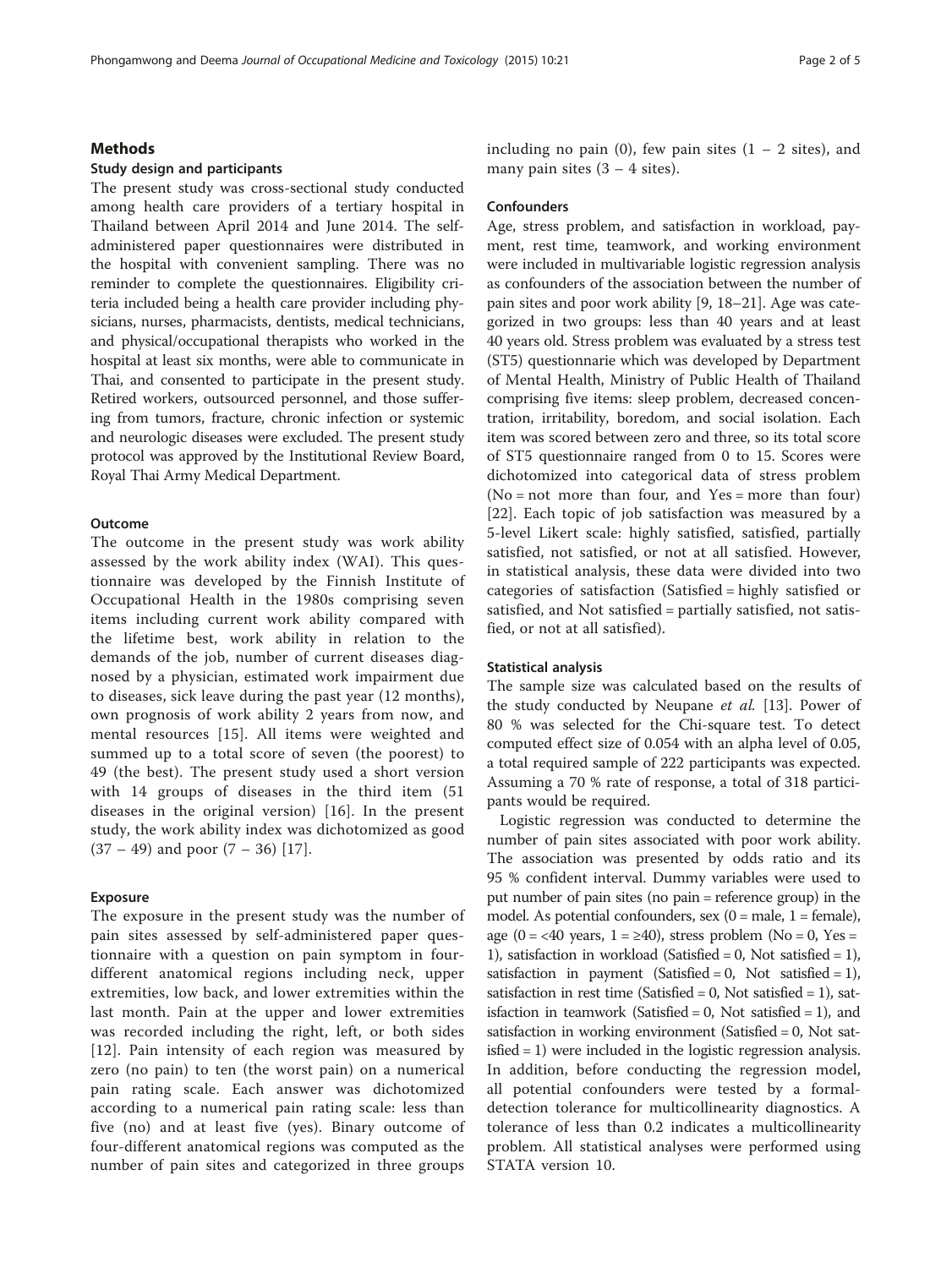# Results

# Participant characteristics

A total of 254 health care providers participated in the study and completed all questionnaires (response rate of 79.9 %). According to the demographic characteristics (Table 1), the majority of participants  $(73.2 \%)$  with a mean age of 33.9  $(9.5)$ from 18 to 58 years. Of these,  $28.7$  %,  $23$ . 11.8 %, 10.6 %, and 5.1 % were nurses, phy macists, medical technician, dentist, and p pational therapist, respectively.

# Musculoskeletal pain and work ability

Among 254 participants, poor work ability was reported by 65 participants (25.6 %). The prevalence of any musculoskeletal pain during the past month was 46.5 %. Pain in the lower extremities was most frequently reported (28.3 %), followed by low back pain (26.6 %), neck pain (24.8 %) and upper extremities pain (17.8 %). In all, 31.1 % of participants had few pain sites  $(1 - 2$  sites), whereas 15.4 % had many pain sites  $(3 - 4$  sites).

# Impact of the number of pain sites on work ability

As shown in Table 2, the prevalence of poor work ability in participants who had no pain, few pain sites, and many pain sites were 18.4 %, 30.4 %, and 41.0 %, respectively. In crude analysis, a statistically significant association was found between the number of pain sites and work ability. Odds ratio of poor work ability in participants who had few pain sites was 1.9 (95 % CI 1.01 – 3.69), while in those who had many pain sites was 3.0 (95 % CI 1.42 – 6.68).

To eliminate the effect of confounders, logistic regression analysis was conducted. All of the potential confounders were tested for multicollinearity diagnostics. A formal-detection tolerance of all of these ranged from 0.6 to 0.9, so there was no multicollinearity problem. After adjustment for many confounders, odds ratio in those who had few pain sites showed no statistical significance (1.89 (95 % CI 0.93 – 3.80)), whereas those who had many pain sites still showed statistical significance although its odds ratio showed a small decrease (2.44 (95 % CI 1.06 – 5.66)).

| were female                     |                                  |     |     |  |
|---------------------------------|----------------------------------|-----|-----|--|
| ears ranging                    | $<$ 18.5 kg/m <sup>2</sup>       | 20  | 7.S |  |
| .2 %, 20.5 %,                   | $18.5 - 24.99$ kg/m <sup>2</sup> | 165 | 65  |  |
| sicians, phar-<br>hysical/occu- | $\geq$ 25 kg/m <sup>2</sup>      | 68  | 26  |  |
|                                 | Occupation                       |     |     |  |
|                                 | Physician                        | 59  | 23  |  |
|                                 | Pharmacist                       | 52  | 20  |  |
|                                 | Nurse                            | 73. | 28  |  |

BMI

| $18.5 - 24.99$ kg/m <sup>2</sup>    | 165 | 65.2 |
|-------------------------------------|-----|------|
| $≥$ 25 kg/m <sup>2</sup>            | 68  | 26.9 |
| Occupation                          |     |      |
| Physician                           | 59  | 23.2 |
| Pharmacist                          | 52  | 20.5 |
| Nurse                               | 73  | 28.7 |
| Dentist                             | 27  | 10.6 |
| Medical technician                  | 30  | 11.8 |
| Physical and occupational therapist | 13  | 5.1  |
| No stress problem                   | 122 | 48.0 |
| Satisfied in workload               | 148 | 58.3 |
| Satisfied in payment                | 76  | 29.9 |
| Satisfied in rest time              | 109 | 42.9 |
| Satisfied in teamwork               | 165 | 65.0 |
| Satisfied in working environment    | 141 | 55.5 |
| Neck pain                           | 63  | 24.8 |
| Upper extremities pain              | 45  | 17.8 |
| Low back pain                       | 67  | 26.6 |
| Lower extremities pain              | 72  | 28.3 |
| Number of pain sites                |     |      |
| No pain                             | 136 | 53.5 |
| Few pain sites                      | 79  | 31.1 |
| Many pain sites                     | 39  | 15.4 |

## **Discussion**

The present study is the first to reveal the negative impact of the number of pain sites on work ability among health care providers. The hypothesis in this study was the association between musculoskeletal pain and poor work ability would be stronger when the number of pain sites increased. The main findings supported this hypothesis.

The main results showed that participants who had few pain sites were 1.9 time more likely to develop poor

**Table 2** Odds ratio of poor work ability from multivariable logistic regression analysis

|                 | All subjects | No. of subjects with poor work ability (%) | Crude OR (95 % CI)    | Adjusted OR <sup>a</sup> (95 % CI) |
|-----------------|--------------|--------------------------------------------|-----------------------|------------------------------------|
| No pain         | 136          | 25 (18.4)                                  |                       |                                    |
| Few pain sites  |              | 24 (30.4)                                  | $1.9(1.01 - 3.69)$ ** | $1.85(0.91 - 3.76)$                |
| Many pain sites | 39           | 16(41.0)                                   | $3.0(1.42 - 6.68)$ ** | $2.41$ (1.04 - 5.58)**             |

a<br>Adjusted for sex, age group, stress, satisfaction in workload, satisfaction in payment, satisfaction in rest time, satisfaction in teamwork, satisfaction in working environment

 $*$ *\** $P$  value <0.05

# Table 1 Demographic characteristics of the participants Variable N %

Age (year) – mean (SD) 33.9 (9.5) Female 73.2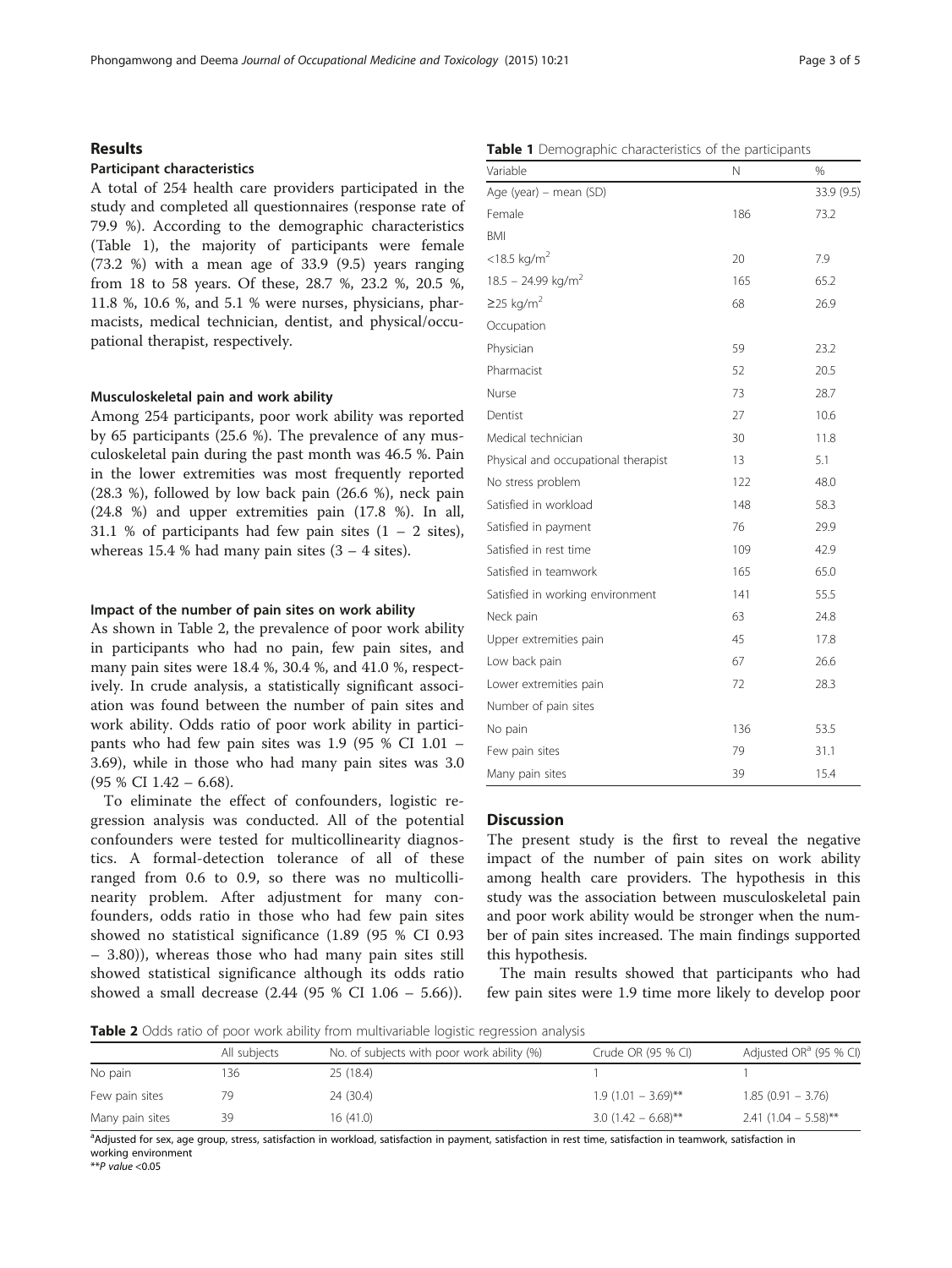<span id="page-3-0"></span>work ability than those who had none, while this probability increased to 3.0 times in participants who had many pain sites by crude analysis. After adjustment for age, stress problem, and job sattisfaction in the regression model, the tendency for this result still remained. Hence, the number of pain sites could predict the probabity of poor work ability among health care providers. However, the results in those who had few pain sites were not significant by multivariable analysis. This was likely caused by the small sample size resulting in a wide 95 % confident interval. To compare with previous studies, these findings were similar to the health survey among Finnish general workers, and the prospective study conducted among Finnish industrial workers [12, 13].

The present study had several stengths. Firstly, this study focused on musculoskeletal pain within the last month to reduce the recall bias. Next, the WAI, one of the the validated international questionnaires of work ability assessment, was used to determine poor work ability [15]. Importantly, this study was concerned with the effect of some potential confounders and included them in the logistic regression model.

On the other hand, some weaknesses were observed in this study. The major limitation was the lack of a temporal relationship between the number of pain sites (exposure) and work ability (outcome) because this study employed a cross-sectional design. In addition, This study was carried out only in a tertiary care center involving a great workload and number of responsibilities, so the results from this study could not be applied to other hospital care settings such as a primary care unit. Moreover, all data were collected by the self-administered questionnaire without objective assessment, for example, a physical examination to determine musculoskeletal pain. Hence, information bias or invalidation of data might occur, but a questionnaire survey seem to be the practical way to assess musculoskeletal pain in epidemiological studies [13]. Finally, Participants who had many pain sites tended to have chronic pain which might have affected work ability [3]. Therefore, a subgroup analysis divided by pain duration could be conducted in further studies.

# Conclusions

The probability of poor work ability would be higher when the number of pain sites increased. Multi-site musculoskeletal pain should be concerned not only in industrial working populations but also in hospital working populations, and should be specially attended in occupational health services, for example, annual health examination, ergonomic concerns, and walk-through survey. In addition, among health care providers, the self-administered questionnaire for simply counting the number of pain sites could be a screening instrument to detect workers who have the risk of poor work ability.

#### Abbreviations

DALYs: Disability-adjusted life-years; WAI: Work ability index.

#### Competing interests

The authors declare that they have no competing interests.

#### Authors' contributions

CP: correspondent author, participated in the design of the study, performed the statistical analysis, drafted the manuscript and finished the manuscript. HD: participated in the design of the study, performed the data collection. Both authors read and approved the final manuscript.

#### Acknowledgements

We would like to thank Assoc. Prof. Jariya Boonhong, M.D. for her contribution in the design of the study. This study was finacially supported by Phramongkutklao Hospital.

#### Received: 16 February 2015 Accepted: 19 May 2015 Published online: 27 May 2015

#### References

- 1. Brooks PM. The burden of musculoskeletal disease–a global perspective. Clin Rheumatol. 2006;25(6):778–81.
- 2. Murray CJ, Lopez AD. Measuring the global burden of disease. N Engl J Med. 2013;369(5):448–57.
- 3. Carnes D, Parson S, Ashby D, Breen A, Foster NE, Pincus T, et al. Chronic musculoskeletal pain rarely presents in a single body site: results from a UK population study. Rheumatology (Oxford). 2007;46(7):1168–70.
- 4. Freimann T, Coggon D, Merisalu E, Animagi L, Paasuke M. Risk factors for musculoskeletal pain amongst nurses in Estonia: a cross-sectional study. BMC Musculoskelet Disord. 2013;14:334.
- 5. Hoftun GB, Romundstad PR, Zwart JA, Rygg M. Chronic idiopathic pain in adolescence–high prevalence and disability: the young HUNT Study 2008. Pain. 2011;152(10):2259–66.
- 6. Phongamwong C, Mungkumpa A, Pawapootanon W, Saiyotha D, Duangtapha C. The impact of musculoskeletal pain on health-related quality of life in Fort Prajaksilapakom Hospital. J Med Assoc Thai. 2014;97 Suppl 2:S181–7.
- 7. Solidaki E, Chatzi L, Bitsios P, Coggon D, Palmer KT, Kogevinas M. Risk factors for new onset and persistence of multi-site musculoskeletal pain in a longitudinal study of workers in Crete. Occup Environ Med. 2013;70(1):29–34.
- 8. Solidaki E, Chatzi L, Bitsios P, Markatzi I, Plana E, Castro F, et al. Work-related and psychological determinants of multisite musculoskeletal pain. Scand J Work Environ Health. 2010;36(1):54–61.
- 9. Sembajwe G, Tveito TH, Hopcia K, Kenwood C, O'Day ET, Stoddard AM, et al. Psychosocial stress and multi-site musculoskeletal pain: a cross-sectional survey of patient care workers. Workplace Health Saf. 2013;61(3):117–25.
- 10. Kamaleri Y, Natvig B, Ihlebaek CM, Benth JS, Bruusgaard D, et al. Change in the number of musculoskeletal pain sites: a 14-year prospective study. Pain. 2009;141(1–2):25–30.
- 11. Picavet HS, Hoeymans N. Health related quality of life in multiple musculoskeletal diseases: SF-36 and EQ-5D in the DMC3 study. Ann Rheum Dis. 2004;63(6):723–9.
- 12. Miranda H, Kaila-Kangas L, Heliovaara M, Leino-Arjas P, Haukka E, Liira J, et al. Musculoskeletal pain at multiple sites and its effects on work ability in a general working population. Occup Environ Med. 2010;67(7):449–55.
- 13. Neupane S, Miranda H, Virtanen P, Siukola A, Nygard CH. Multi-site pain and work ability among an industrial population. Occup Med (Lond). 2011;61(8):563-9.
- 14. Neupane S, Virtanen P, Leino-Arjas P, Miranda H, Siukola A, Nygard CH. Multi-site pain and working conditions as predictors of work ability in a 4-year follow-up among food industry employees. Eur J Pain. 2013;17(3):444–51.
- 15. Ilmarinen J. The work ability index (WAI). Occup Med. 2007;57(2):160.
- 16. Roelen CA, van Rhenen W, Groothoff JW, van der Klink JJ, Twisk JW, Heymans MW. Work ability as prognostic risk marker of disability pension: single-item work ability score versus multi-item work ability index. Scand J Work Environ Health. 2014;40(4):428–31.
- 17. El Fassi M, Bocquet V, Majery N, Lair ML, Couffignal S, Mairiaux P. Work ability assessment in a worker population: comparison and determinants of Work Ability Index and Work Ability score. BMC Public Health. 2013;13:305.